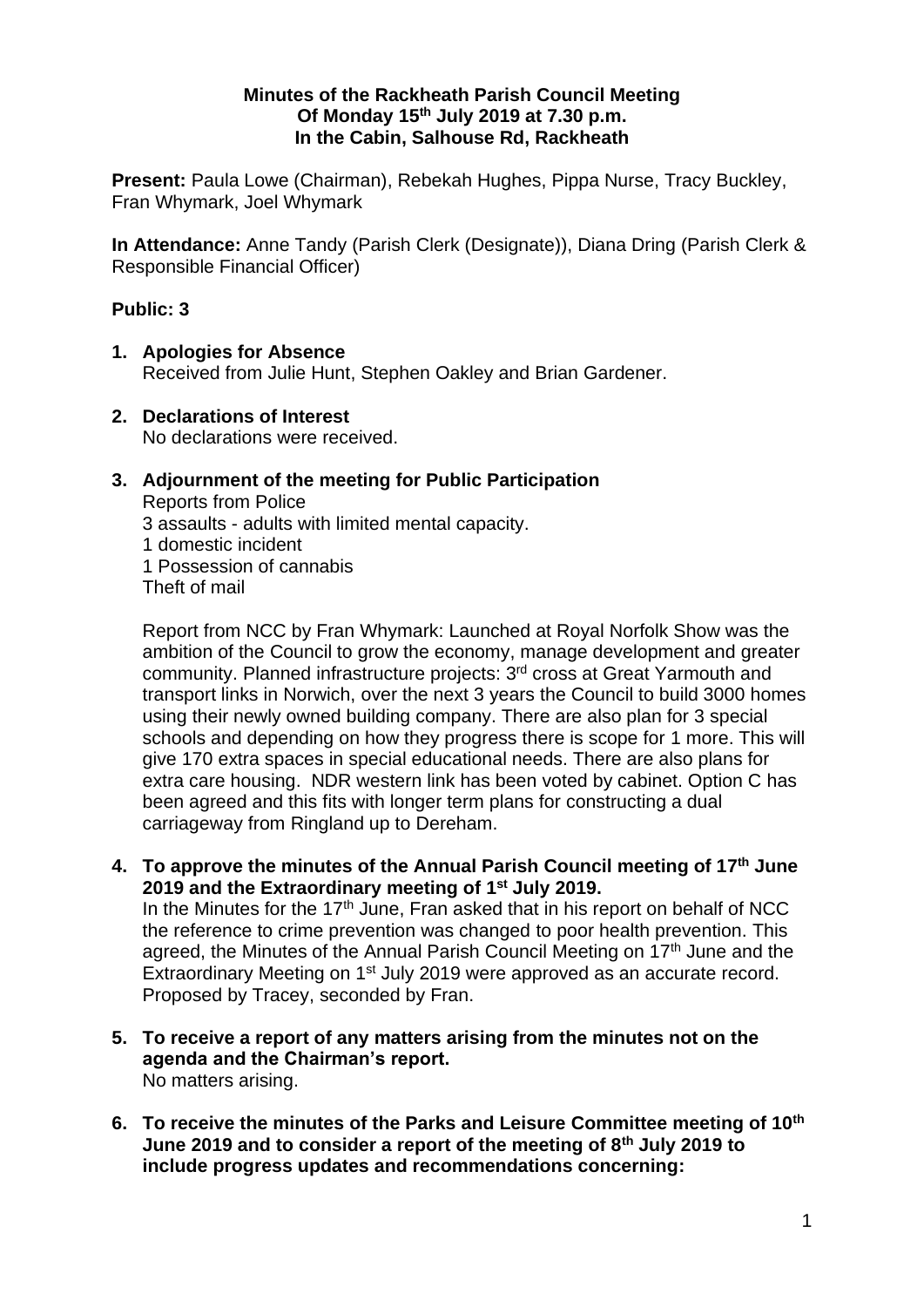The Minutes of the Parks and Leisure Committee meeting on 10<sup>th</sup> June 2019 were agreed as an accurate record. Proposed by Tracey, seconded by Fran.

i) Pavilion Building Works Update

Graham Sibley provided an update and breakdown of where we are currently. MPH have completed the car park; the tarmac was laid today. The Electricians were in last week and completed their work on 11 July and the Plumbers should finish by the 19<sup>th</sup> July. All works will be checked and signed off by Graham.

ii) Bowls Green Gate

Quotes for 3 gate options have been received from G&G Fencing for £538 to £589 (depending on type of gate chosen) which is the lower quote and has completed the other fencing work satisfactorily. We have a further quote from Norfolk Prestige Fencing and another 2 expected back in the next few days. Parish Council approved the Clerk to go with the quote from G&G Fencing if that is the lowest. Proposed by Tracey seconded by Pippa.

iii) Pavilion Signage

CIM Signs have made amendments to their original proofs, as discussed at the last meeting and resent the new ones. Clerk went through a breakdown of the quote and the Parish Council agreed to the following signs:

2 legal disclaimer notices for lampposts in the car park £58.00

2 aluminium roadside signs directing public onto the site £269

2 Dibond signs for disabled parking bays £14.00

1 Dibond building sign for the main entrance with the name of the building £159

1 Dibond changing facilities entrance sign £89.00

Window frosting on patio doors to be at adult height and child height in dots and tramlines £69

21 Dibond signs for internal doors etc £89

Proposed by Tracey, Seconded by Fran

The lettering for the external gable end was considered too expensive and Pippa asked for the Clerk to make enquiries about the cost of employing a signwriter to carry out this work instead.

# **7. To consider the following Planning Matters**

- i) Receive the Planning Committee Minutes of 29<sup>th</sup> April 2019 This largely involved discussion about the green infrastructure offered by Lovells on the Green Lane East development. The Minutes of 29<sup>th</sup> of April 2019 were agreed as an accurate record. Proposed by Pippa, seconded by Rebekah.
- ii) Report of the Planning Committee Meeting of  $1<sup>st</sup>$  July 2019 Discussed 3 Domestic applications and an amendment to 10 dwellings on the development on Salhouse Road. The Minutes of the Planning Committee meeting of 1st July 2019 were agreed as an accurate record. Proposed by Rebekah, seconded by Pippa.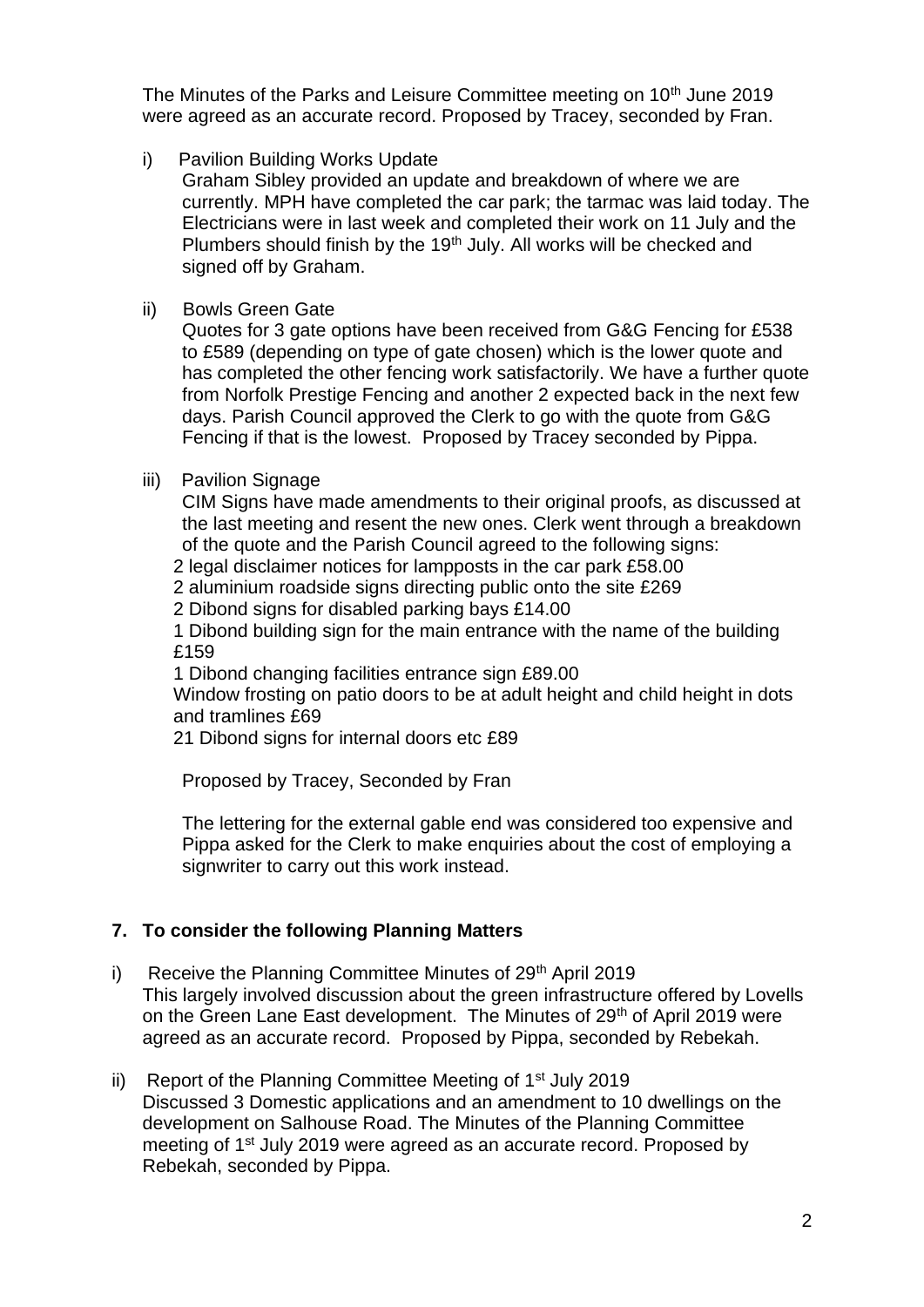iii) Street Lighting on the Norfolk Homes site for 322 homes at Green Lane West.

NCC to further advise about types of lighting and costings. NCC are in favour of no lighting and there is a dislike for full size streetlights. Request for low bollard lighting in play areas and on one walkway, this would encourage people to use the lit one and provide safety for children and walkers. Meeting with NCC Highways arranged for 18th July, to look at cost and implications. Agreed it would be cheaper to install at the point of building development than retro fit later at the request of residents. Fran asked if we they could be sensor lights? Tracey asked if existing lights in the village could go off at night? Agreed the Planning Committee to discuss and agree the requirements on 18<sup>th</sup> July. Proposer Pippa, seconded by Tracey.

iv) Response to the Reserve Matters Planning Application for 157 homes on land south of Green Lane East To be discussed by Planning Committee at the meeting on 22<sup>nd</sup> July 2019. Agreed to give authority for Planning Committee to respond on behalf of PC Proposed by Fran, seconded by Pippa.

#### **8. To consider a progress report from Broadland District Council regarding their proposal to re-site the Portacabin at the Church to land at Stracey Sports Park.**

Email from Kirsten Hughes BDC Economic Development Manager

Unfortunately, after the contractors looked at the building, they have deemed that it will not survive a move! So, it may well have to be removed and disposed of. We will need to discuss timescales with BDC in line with our use of the Cabin while the Pavilion works are completed.

BDC will continue to work with the person who was hoping to provide the childcare service and see if another venue can be found as it will be a shame that so vital a service doesn't go ahead.

Agreed that as soon as PC know when they will no longer need to utilise the Cabin, to let BDC know so they can remove it. The PC is mindful that the Church have asked for it to be removed by September 2019. It was noted that the footpath between Salhouse Road and Jubilee Park will need a light post as lighting as the light will no longer be attached to the side of the cabin.

## **9. To consider a request from Rackheath Life for support from the Parish Council to continue producing the publication**

Notice was given at the last meeting that, the loss of the advertising administrator, one of the Editors now doing more paid work and the resignation of the other editor, has caused the process of winding down Rackheath Life, which will cease to exist unless replacements come forward.

The Rackheath Life Team are asking if the PC could give any support to the magazine, which supports, not only organisations and venues but also District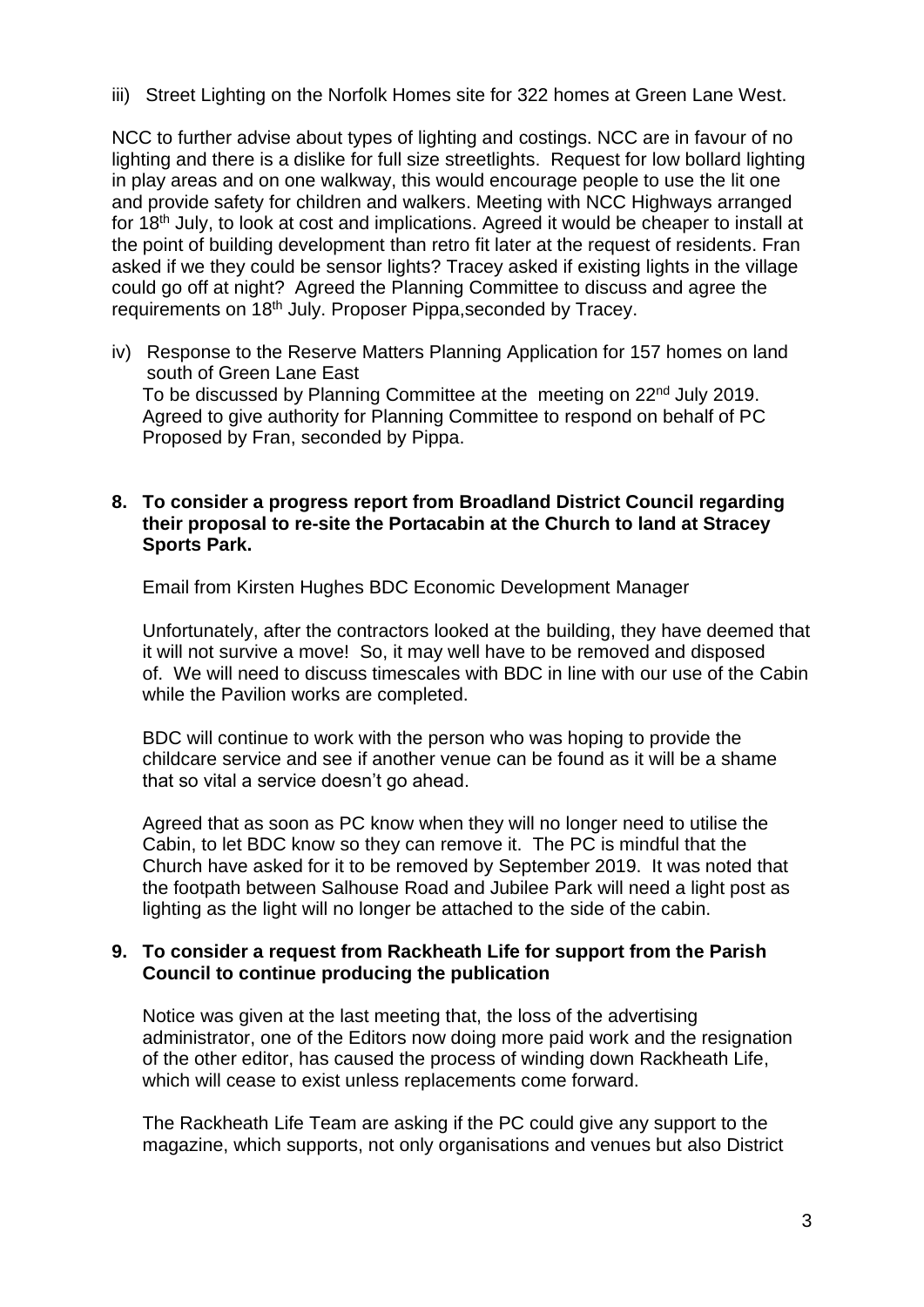and County Councils and, especially, the Parish Council. If so, what could be the possibilities in that direction?

They are hoping to carry on, with reduced content/size as necessary, to Spring 2020, although this is now very uncertain. An appeal is being drafted for the Autumn issue and whilst they can offer help on the advertising side, there is no possibility for support to be given to any new editor. They as that at the very least, could Anne's duties as Parish Clerk be extended to supporting/training an otherwise suitable person? If the existence of this support could be included in the appeal it might make all the difference to someone coming forward.

The magazine is currently self-financing as adverts cover cost of publication and assuming volunteers could still help with distribution, support is required to help co-ordinate. May be something a booking assistant could help with?

There have been some offers for help via the Facebook appeal; Emma Watts, Stuart Middleton and Jenny Cornwell. All would be ideal candidates. Anne offered to give up her own time to help support new Editors for a short period of time while they got up to speed with the role.

#### **10. Annual review of the Parish Council Risk Assessment**

Policy requires reviewing and updating, when necessary, on an annual basis for audit purposes. Updates approved.

#### **11. Accounts**

i) To approve payments:

| £815.58   |
|-----------|
| £543.56   |
| £175.00   |
| £532.77   |
| £476.13   |
| £447.40   |
| £111.60   |
| £5,476.88 |
| £1,050.00 |
| £86.57    |
| £117.60   |
| £488.00   |
| £31.80    |
| £124.00   |
|           |

The above payments agreed. Proposed by Fran and seconded by Joel.

#### **Pavilion**

| G & G Fencing Pavilion Fencing         | £2,790.64  |
|----------------------------------------|------------|
| <b>Dunhams Pavilion Cubicles</b>       | £14,018.05 |
| Norman Wenn Removal of Skip            | £120.00    |
| <b>Cookes Blinds Kitchen Shutter</b>   | £1,066.20  |
| <b>MPH Car Park/Access Groundworks</b> | £54,351.60 |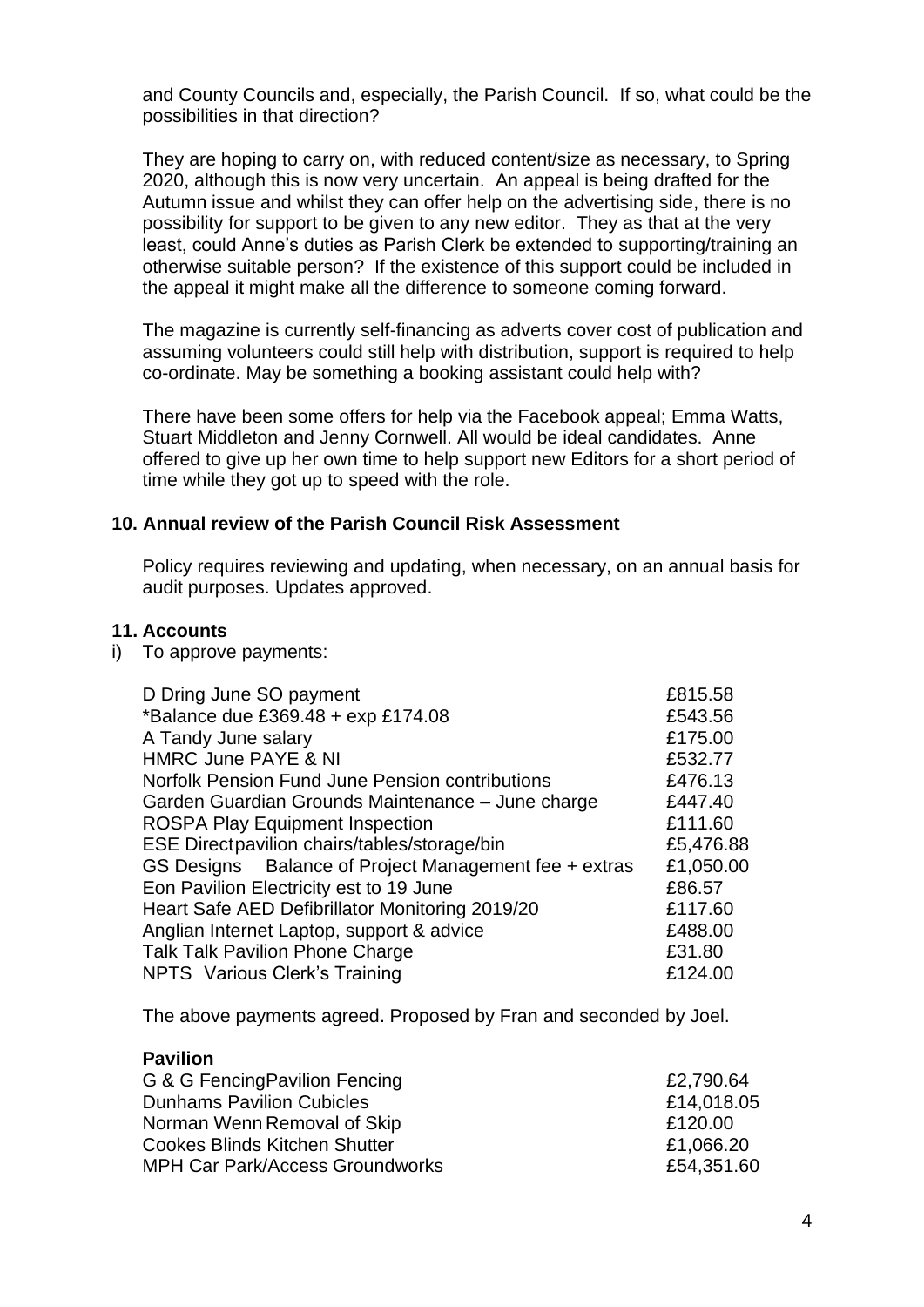Fran queried Diana's payment and she agreed that it needs to be amended. All others are ok.

The invoice from Cookes for the kitchen shutter needs to be paid but agreed that all other payments for the Pavilion work are only made after Graham Sibley has checked and agreed the work is complete to the necessary standard and the Administrators have confirmed that these amounts will be deducted from the outstanding balance owed to them by the PC.

PC agreed for the Clerk and Chair to go ahead and authorise these additional payments between meetings. As long as confirmation has been received from the Administrators, as above and Graham Sibley approves the work that has taken place.

There being no ordinary PC meeting in August, the PC agreed to allow the Clerk to make all standard payments in August. Proposed by Fran and seconded by Joel.

- ii) To note the future cost of the PWLB loan repayments No comments
- iii) To note the monthly bank reconciliation to  $30<sup>th</sup>$  June 2019 and budget update No comments

**12. To receive correspondence and agree response (if any)** NCC - Norwich Western Link preferred route recommendation NCC - Info for Campaign on Smoking during Pregnancy Rackheath Bowls Club re toilet and gate – discussed Phoenix FC - re Pitch Advertising BDC - Tots to Teens promotion CPRE - notice of Summer Fair at Raveningham on 28th July Acasta Consulting - Gill's Administrator BHIB - Insurance response regarding Pavilion – obtain a quote for updated pavilion works Cornerstone Planning re lighting at Norfolk Homes site at Green Lane West La Ronde Wright re Green Lane East Open Space Norfolk Accident Rescue Service - training courses, voluntary work & request for donation – no longer offer donations Norfolk CAB - report and request for donation – no longer offer donations Rackheath Life – request for article NCC Confirmation of preferred route C for A47/Northern Broadway HMRC- Reminder for PC to register for making digital tax returns (completed)

**13. Public Right to Reply** - adjournment of meeting for public to comment Member of the RVH Committee offered thanks to the PC for arranging for the rear access road between the Pavilion and the Hall to be reinstated to a high standard. It was asked with the Pavilion would be finished as they are making progress on installing a gate to the read of RVH to prevent continued traffic. The hope is the that this will encourage facility users to enter and exit the respective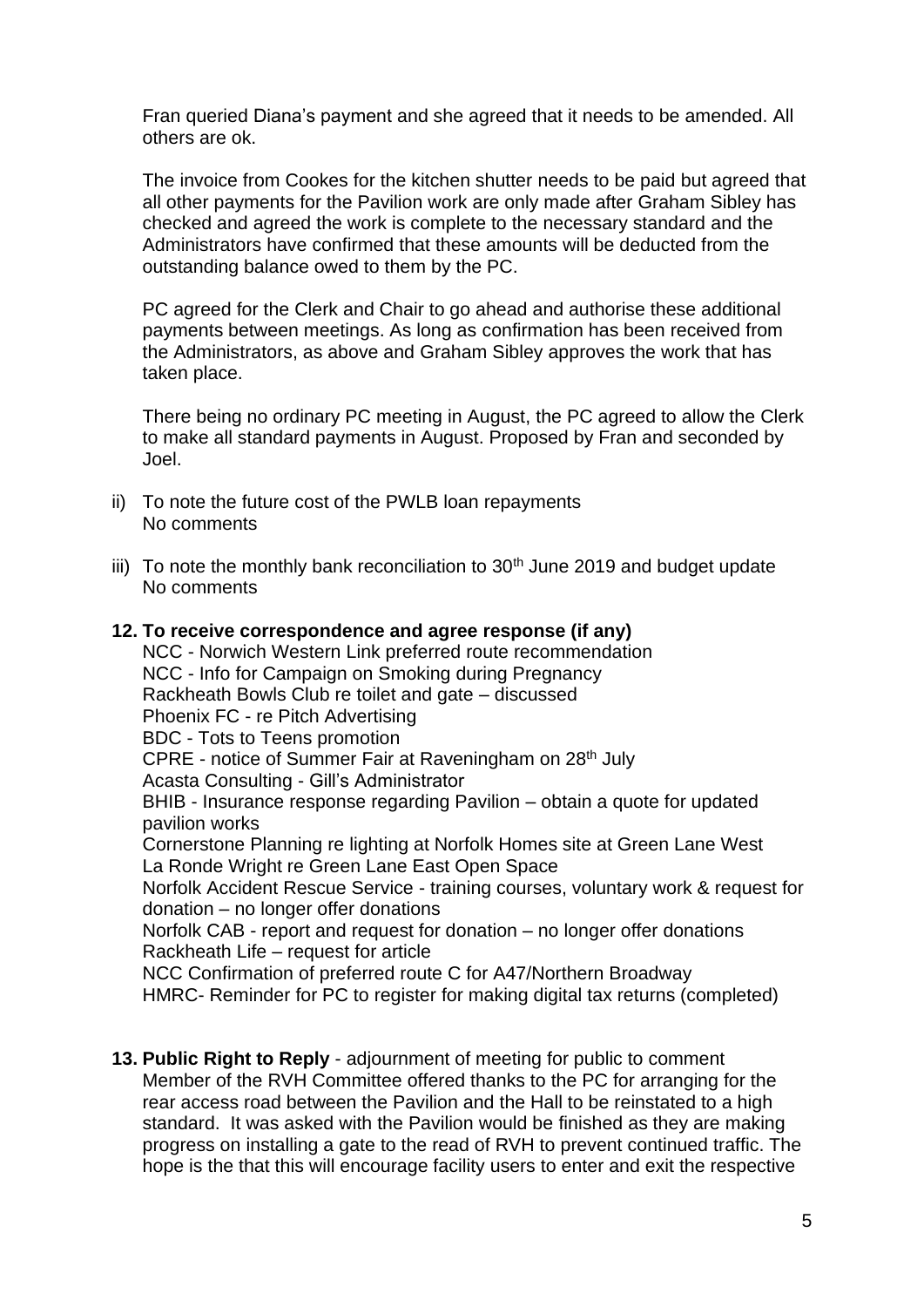car parks from the roadside. They propose that the gate be opened to help with public events when necessary such as the firework display and the Bird Auction.

**14. Items for publication/media and items for the next Parish Council meeting on 16th September 2019**

Request for contribution for Rackheath Life.

**15. Resolution to exclude Press and the Public** in order to discuss matters where publicity would be prejudicial to the public interest by reason of the confidential nature under the provisions of Section 1 of the Public Bodies (Admissions to meetings) Act 1960, that is Staff Matters and Contracts

i) To consider variations to the Parish Clerk Employment Contract with regard to work location, pension and training. *The information regarding cost savings between the two Clerk posts.*

|                       | <b>Current Clerk</b> | <b>New Clerk</b>                         |
|-----------------------|----------------------|------------------------------------------|
| Salary                | £15.40 ph (SCP 26)   | £13.15 (SCP20 rising to SCP25            |
|                       | Basic £1333.64 pm    | £14.96) Basic £911.73pm                  |
| <b>Contract Hours</b> | 20 p.wk (Ave 23)     | 16 (extra hours to be approved by<br>PC) |
| Home Expenses         | £22 p month (Ave £4  |                                          |
| (Internet/phone/elec) | p wk - not claimed   |                                          |
|                       | when on $A/L$ )      |                                          |
| Mileage               | £63.02 average per   | Clerk based in office so should only     |
|                       | month-45ppm          | claim mileage for training/meetings      |
|                       |                      | etc                                      |
| Pension               | £316.66 average      | <b>NEST Employers contribution of</b>    |
|                       | employers            | 10% x £911.73 = £91.17+ charge           |
|                       | contribution per     | <b>LGPS Employers contribution</b>       |
|                       | month (@22.5%)       | $22.5\%$ x £911.73 = £205.14 pm          |
| Total Ave per month   | £1735.32             | £1002.90 / £1116.87 (Depending           |
|                       |                      | on pension)                              |

## ii) Appointment of Booking Assistant

We received 3 applications who have been contacted about putting the interviews on hold pending further information about the Pavilion completion. A date needs to set now to interview, possibly mid-August to late August, if they are still viable candidates. If not, we need to re-advertise. Clerk Anne, to suggest dates of the members of the recruitment panel and contact the applicants once organised.

iii) Review Pavilion Budget and Completion Cost and give authority to pay for anticipated additional costs prior to the next Parish Council meeting.

PC request that Graham Sibley should clarify in writing, what has been agreed with the Administrators and seek their assurances that these monies will be deducted from the outstanding balance from Gills Builders. There is concern that at this time the PC could be ordered to pay the £88,000 on top of the current